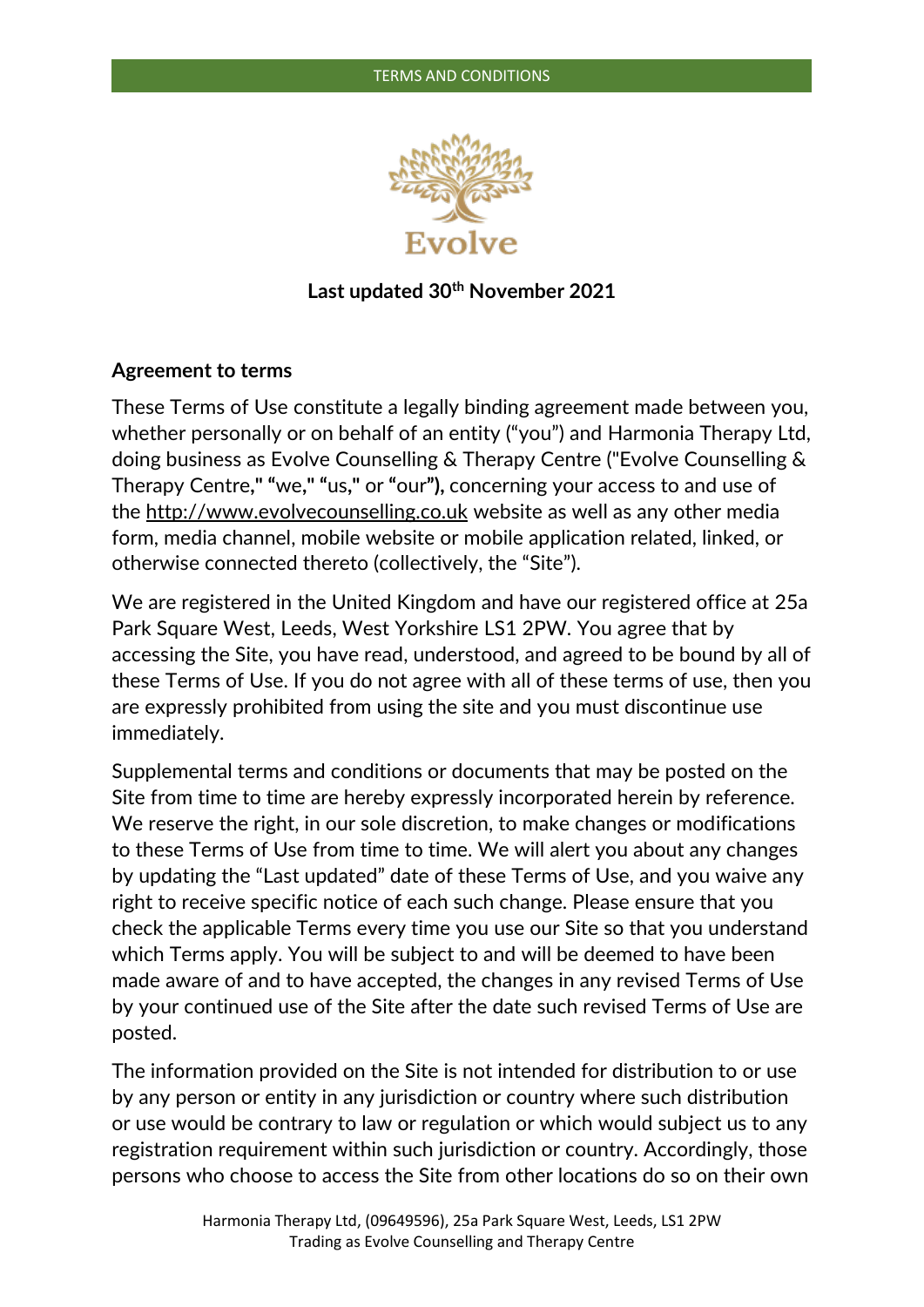initiative and are solely responsible for compliance with local laws, if and to the extent local laws are applicable.

### **Intellectual property rights**

Unless otherwise indicated, the Site is our proprietary property and all source code, databases, functionality, software, website designs, audio, video, text, photographs, and graphics on the Site (collectively, the "Content") and the trademarks, service marks, and logos contained therein (the "Marks") are owned or controlled by us or licensed to us, and are protected by copyright and trademark laws and various other intellectual property rights and unfair competition laws of the United States, international copyright laws, and international conventions. The Content and the Marks are provided on the Site "AS IS" for your information and personal use only. Except as expressly provided in these Terms of Use, no part of the Site and no Content or Marks may be copied, reproduced, aggregated, republished, uploaded, posted, publicly displayed, encoded, translated, transmitted, distributed, sold, licensed, or otherwise exploited for any commercial purpose whatsoever, without our express prior written permission.

Provided that you are eligible to use the Site, you are granted a limited license to access and use the Site and to download or print a copy of any portion of the Content to which you have properly gained access solely for your personal, non-commercial use. We reserve all rights not expressly granted to you in and to the Site, the Content and the Marks.

### **User representations**

By using the Site, you represent and warrant that: (1) you have the legal capacity and you agree to comply with these Terms of Use; (2) you are not a minor in the jurisdiction in which you reside; (3) you will not access the Site through automated or non-human means, whether through a bot, script, or otherwise; (4) you will not use the Site for any illegal or unauthorized purpose; and (5) your use of the Site will not violate any applicable law or regulation.

If you provide any information that is untrue, inaccurate, not current, or incomplete, we have the right to suspend or terminate your account and refuse any and all current or future use of the Site (or any portion thereof).

## **Prohibited activities**

You may not access or use the Site for any purpose other than that for which we make the Site available. The Site may not be used in connection with any commercial endeavours except those that are specifically endorsed or approved by us.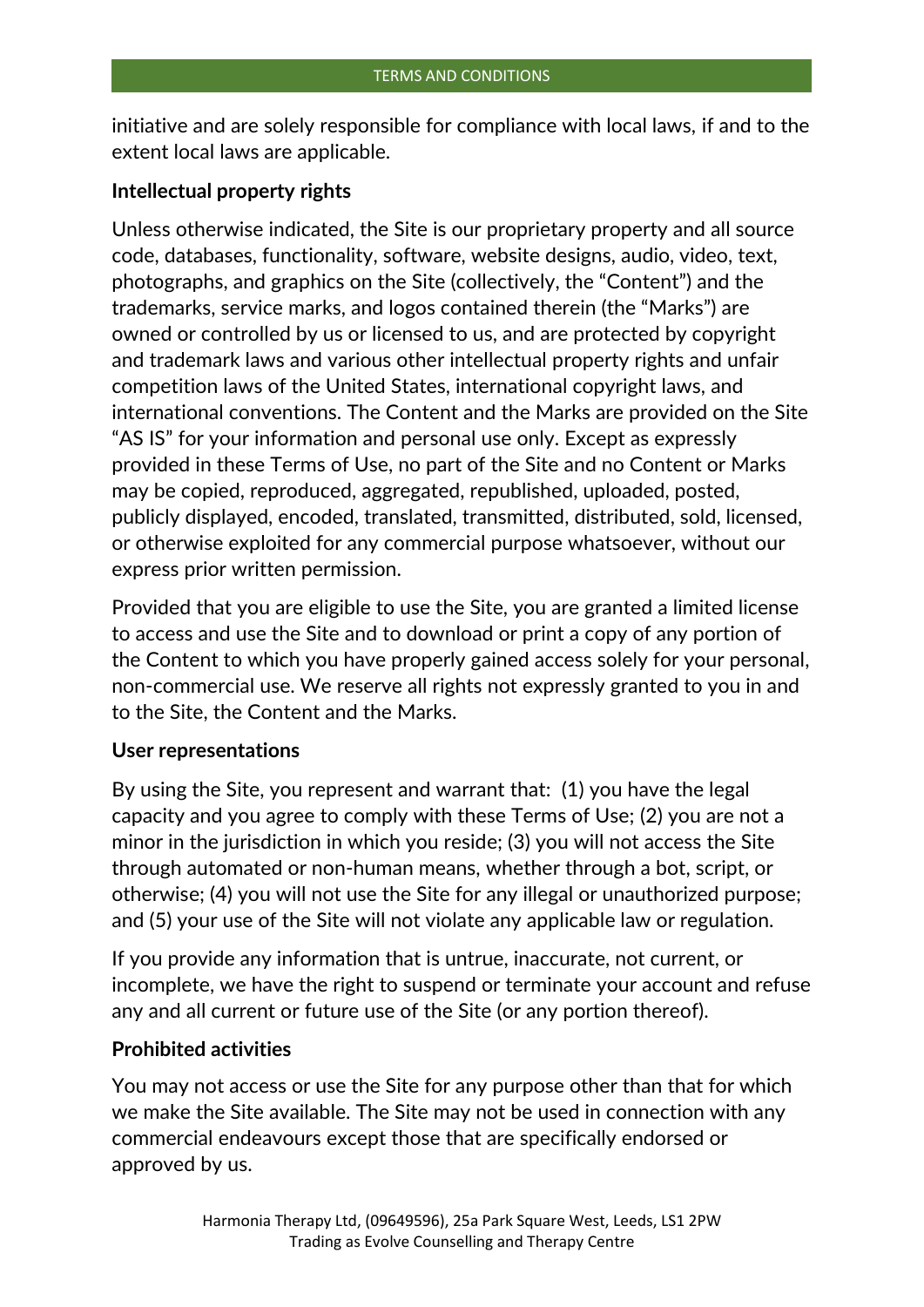As a user of the Site, you agree not to:

- Systematically retrieve data or other content from the Site to create or compile, directly or indirectly, a collection, compilation, database, or directory without written permission from us.
- Trick, defraud, or mislead us and other users, especially in any attempt to learn sensitive account information such as user passwords.
- Circumvent, disable, or otherwise interfere with security-related features of the Site, including features that prevent or restrict the use or copying of any Content or enforce limitations on the use of the Site and/or the Content contained therein.
- Disparage, tarnish, or otherwise harm, in our opinion, us and/or the Site.
- Use any information obtained from the Site to harass, abuse, or harm another person.
- Make improper use of our support services or submit false reports of abuse or misconduct.
- Use the Site in a manner inconsistent with any applicable laws or regulations.
- Engage in unauthorized framing of or linking to the Site.
- Upload or transmit (or attempt to upload or to transmit) viruses, Trojan horses, or other material, including excessive use of capital letters and spamming (continuous posting of repetitive text), that interferes with any party's uninterrupted use and enjoyment of the Site or modifies, impairs, disrupts, alters, or interferes with the use, features, functions, operation, or maintenance of the Site.
- **Engage in any automated use of the system, such as using scripts to** send comments or messages, or using any data mining, robots, or similar data gathering and extraction tools.
- Delete the copyright or other proprietary rights notice from any Content.
- **EXECT** Attempt to impersonate another user or person or use the username of another user.
- Upload or transmit (or attempt to upload or to transmit) any material that acts as a passive or active information collection or transmission mechanism, including without limitation, clear graphics interchange formats ("gifs"), 1×1 pixels, web bugs, cookies, or other similar devices (sometimes referred to as "spyware" or "passive collection mechanisms" or "pcms").
- **•** Interfere with, disrupt, or create an undue burden on the Site or the networks or services connected to the Site.
- Harass, annoy, intimidate, or threaten any of our employees or agents engaged in providing any portion of the Site to you.
- Attempt to bypass any measures of the Site designed to prevent or restrict access to the Site, or any portion of the Site.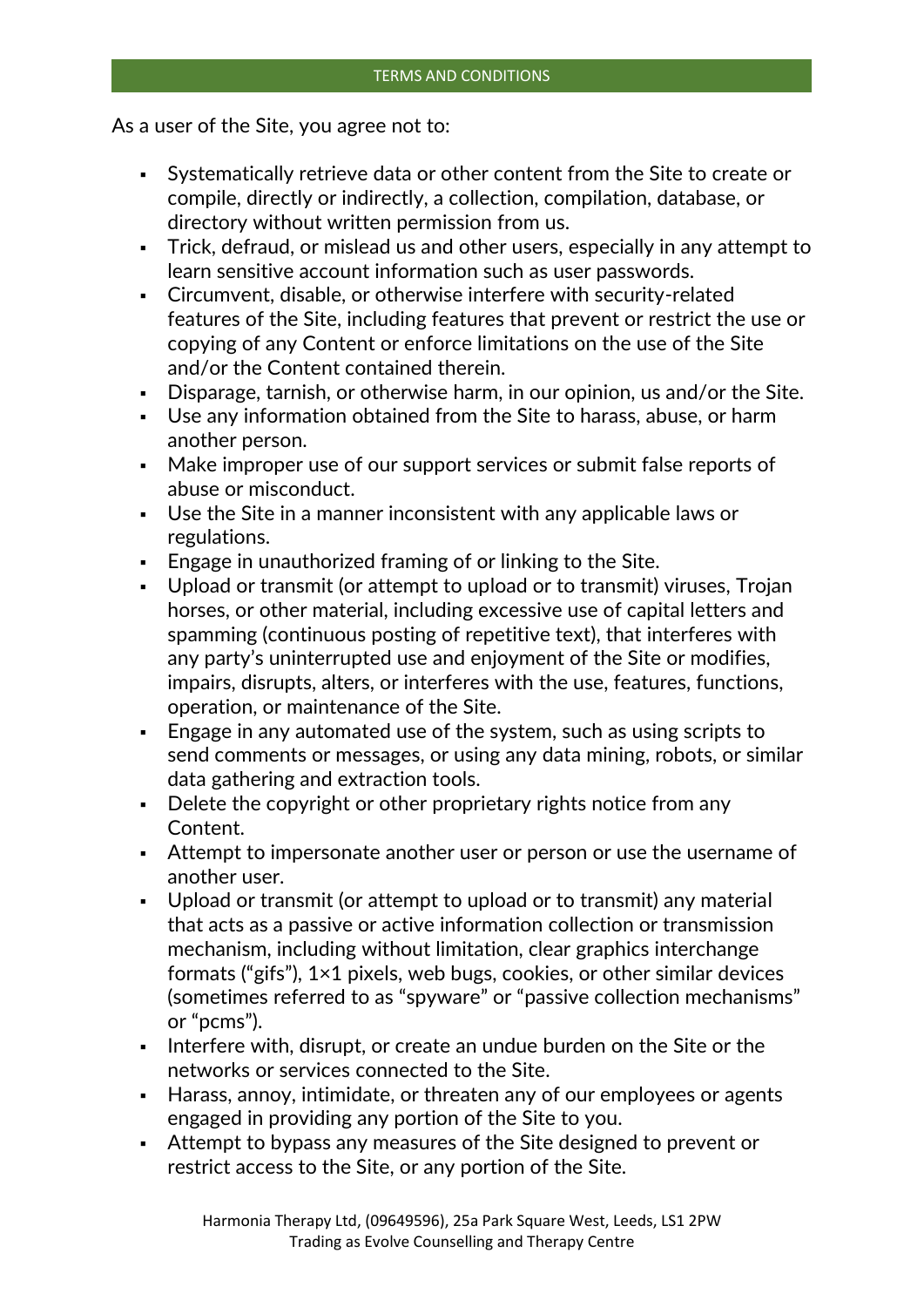- Copy or adapt the Site's software, including but not limited to Flash, PHP, HTML, JavaScript, or other code.
- Except as permitted by applicable law, decipher, decompile, disassemble, or reverse engineer any of the software comprising or in any way making up a part of the Site.
- Except as may be the result of standard search engine or Internet browser usage, use, launch, develop, or distribute any automated system, including without limitation, any spider, robot, cheat utility, scraper, or offline reader that accesses the Site, or using or launching any unauthorized script or other software.
- Use a buying agent or purchasing agent to make purchases on the Site.
- Make any unauthorized use of the Site, including collecting usernames and/or email addresses of users by electronic or other means for the purpose of sending unsolicited email, or creating user accounts by automated means or under false pretences.
- Use the Site as part of any effort to compete with us or otherwise use the Site and/or the Content for any revenue-generating endeavour or commercial enterprise.
- Use the Site to advertise or offer to sell goods and services.
- Sell or otherwise transfer your profile.

### **User generated contributions**

The Site does not offer users to submit or post content.

### **Contribution license**

You and the Site agree that we may access, store, process, and use any information and personal data that you provide following the terms of the Privacy Policy and your choices (including settings).

### **Mobile application license**

If you access the Site via a mobile application, then we grant you a revocable, non-exclusive, non-transferable, limited right to install and use the mobile application on wireless electronic devices owned or controlled by you, and to access and use the mobile application on such devices strictly in accordance with the terms and conditions of this mobile application license contained in these Terms of Use. You shall not: (1) except as permitted by applicable law, decompile, reverse engineer, disassemble, attempt to derive the source code of, or decrypt the application; (2) make any modification, adaptation, improvement, enhancement, translation, or derivative work from the application; (3) violate any applicable laws, rules, or regulations in connection with your access or use of the application; (4) remove, alter, or obscure any proprietary notice (including any notice of copyright or trademark) posted by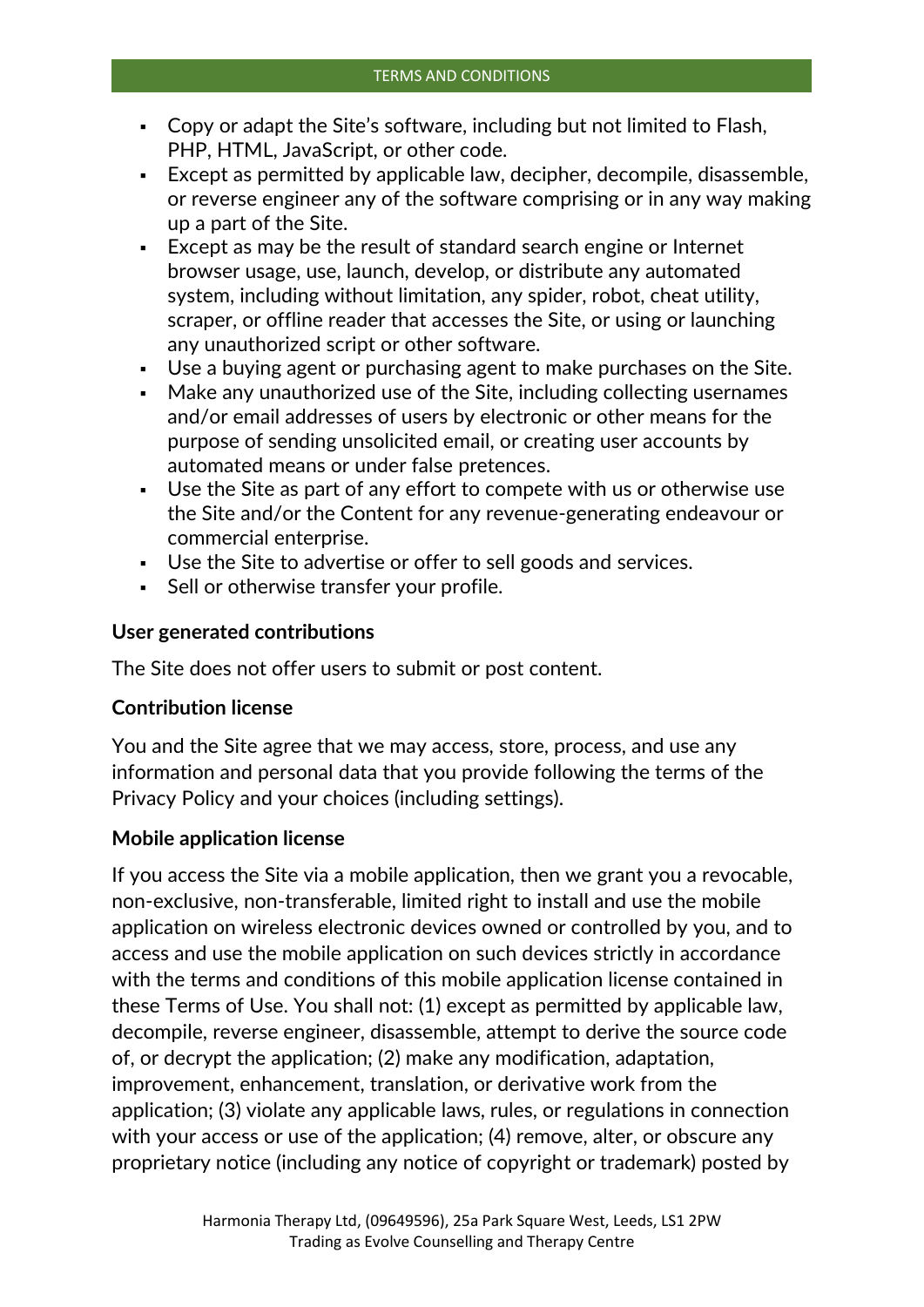us or the licensors of the application; (5) use the application for any revenue generating endeavour, commercial enterprise, or other purpose for which it is not designed or intended; (6) make the application available over a network or other environment permitting access or use by multiple devices or users at the same time; (7) use the application for creating a product, service, or software that is, directly or indirectly, competitive with or in any way a substitute for the application; (8) use the application to send automated queries to any website or to send any unsolicited commercial e-mail; or (9) use any proprietary information or any of our interfaces or our other intellectual property in the design, development, manufacture, licensing, or distribution of any applications, accessories, or devices for use with the application.

#### **Third-party website and content**

The Site may contain (or you may be sent via the Site) links to other websites ("Third-Party Websites") as well as articles, photographs, text, graphics, pictures, designs, music, sound, video, information, applications, software, and other content or items belonging to or originating from third parties ("Third-Party Content"). Such Third-Party Websites and Third-Party Content are not investigated, monitored, or checked for accuracy, appropriateness, or completeness by us, and we are not responsible for any Third-Party Websites accessed through the Site or any Third-Party Content posted on, available through, or installed from the Site, including the content, accuracy, offensiveness, opinions, reliability, privacy practices, or other policies of or contained in the Third-Party Websites or the Third-Party Content. Inclusion of, linking to, or permitting the use or installation of any Third-Party Websites or any Third-Party Content does not imply approval or endorsement thereof by us. If you decide to leave the Site and access the Third-Party Websites or to use or install any Third-Party Content, you do so at your own risk, and you should be aware these Terms of Use no longer govern. You should review the applicable terms and policies, including privacy and data gathering practices, of any website to which you navigate from the Site or relating to any applications you use or install from the Site. Any purchases you make through Third-Party Websites will be through other websites and from other companies, and we take no responsibility whatsoever in relation to such purchases which are exclusively between you and the applicable third party. You agree and acknowledge that we do not endorse the products or services offered on Third-Party Websites and you shall hold us harmless from any harm caused by your purchase of such products or services. Additionally, you shall hold us harmless from any losses sustained by you or harm caused to you relating to or resulting in any way from any Third-Party Content or any contact with Third-Party Websites.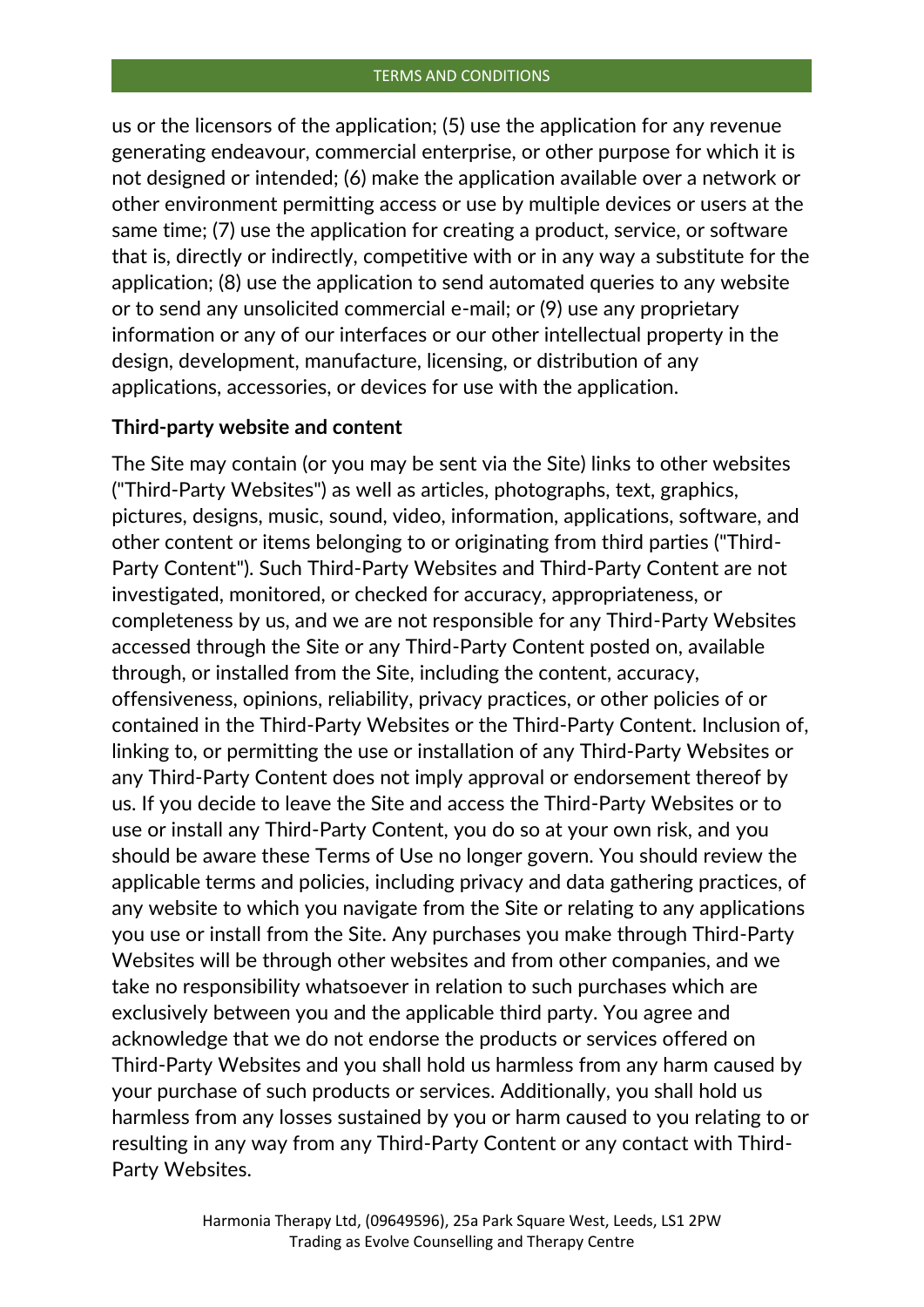#### **Site management**

We reserve the right, but not the obligation, to: (1) monitor the Site for violations of these Terms of Use; (2) take appropriate legal action against anyone who, in our sole discretion, violates the law or these Terms of Use, including without limitation, reporting such user to law enforcement authorities; (3) in our sole discretion and without limitation, refuse, restrict access to, limit the availability of, or disable (to the extent technologically feasible) any of your Contributions or any portion thereof; (4) in our sole discretion and without limitation, notice, or liability, to remove from the Site or otherwise disable all files and content that are excessive in size or are in any way burdensome to our systems; and (5) otherwise manage the Site in a manner designed to protect our rights and property and to facilitate the proper functioning of the Site.

## **Privacy policy**

We care about data privacy and security. Please review our Privacy Policy: **<https://evolve76.wixsite.com/evolvecounselling/copy-of-about>**. By using the Site, you agree to be bound by our Privacy Policy, which is incorporated into these Terms of Use. Please be advised the Site is hosted in the United Kingdom. If you access the Site from any other region of the world with laws or other requirements governing personal data collection, use, or disclosure that differ from applicable laws in the United Kingdom, then through your continued use of the Site, you are transferring your data to the United Kingdom, and you agree to have your data transferred to and processed in the United Kingdom.

### **Term and termination**

These Terms of Use shall remain in full force and effect while you use the Site. without limiting any other provision of these terms of use, we reserve the right to, in our sole discretion and without notice or liability, deny access to and use of the site (including blocking certain IP addresses), to any person for any reason or for no reason, including without limitation for breach of any representation, warranty, or covenant contained in these terms of use or of any applicable law or regulation. we may terminate your use or participation in the site or delete any content or information that you posted at any time, without warning, in our sole discretion.

If we terminate or suspend your account for any reason, you are prohibited from registering and creating a new account under your name, a fake or borrowed name, or the name of any third party, even if you may be acting on behalf of the third party. In addition to terminating or suspending your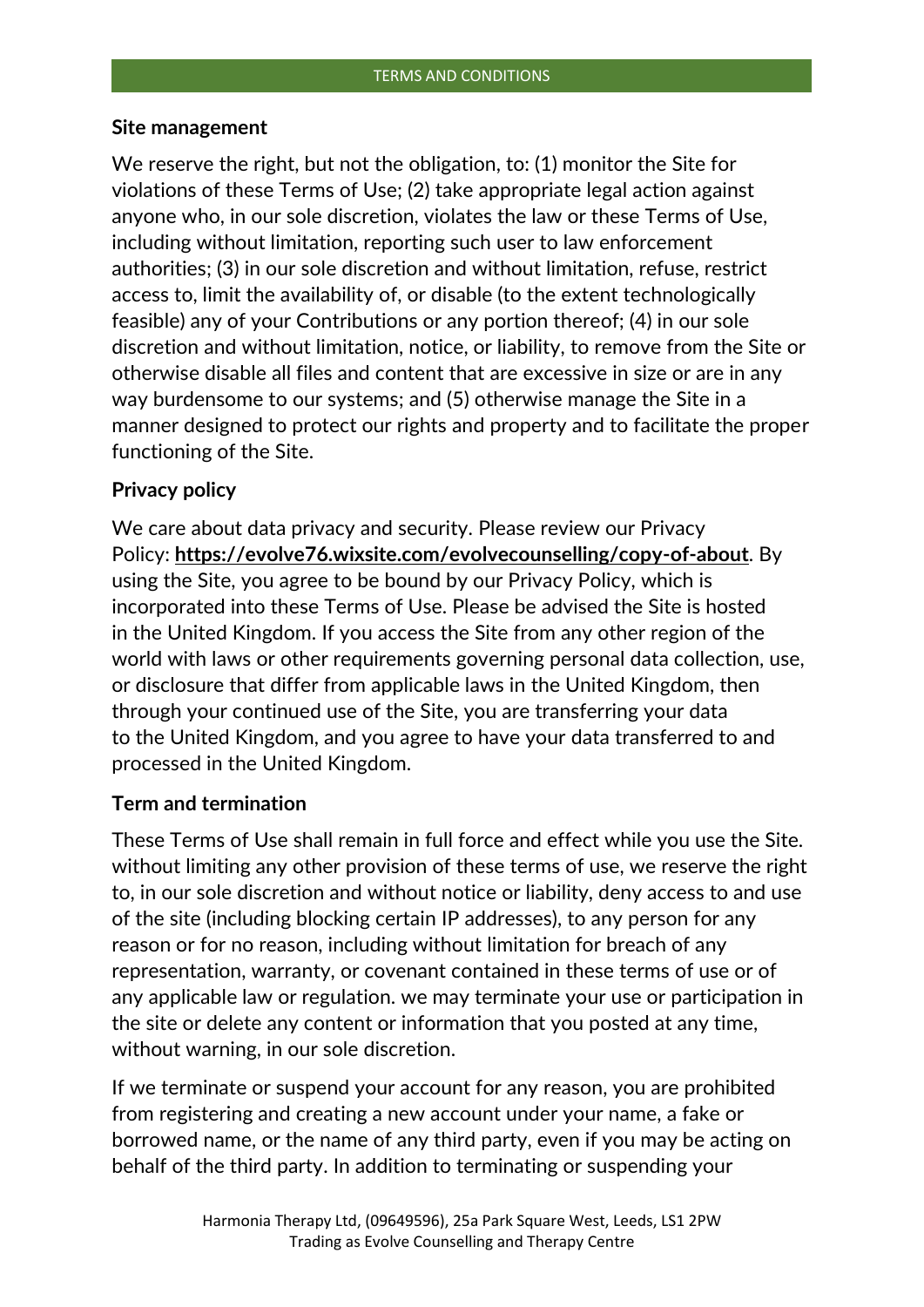account, we reserve the right to take appropriate legal action, including without limitation pursuing civil, criminal, and injunctive redress.

### **Modifications and interruptions**

We reserve the right to change, modify, or remove the contents of the Site at any time or for any reason at our sole discretion without notice. However, we have no obligation to update any information on our Site. We also reserve the right to modify or discontinue all or part of the Site without notice at any time. We will not be liable to you or any third party for any modification, price change, suspension, or discontinuance of the Site.

We cannot guarantee the Site will be available at all times. We may experience hardware, software, or other problems or need to perform maintenance related to the Site, resulting in interruptions, delays, or errors. We reserve the right to change, revise, update, suspend, discontinue, or otherwise modify the Site at any time or for any reason without notice to you. You agree that we have no liability whatsoever for any loss, damage, or inconvenience caused by your inability to access or use the Site during any downtime or discontinuance of the Site. Nothing in these Terms of Use will be construed to obligate us to maintain and support the Site or to supply any corrections, updates, or releases in connection therewith.

## **Governing law**

These conditions are governed by and interpreted following the laws of the United Kingdom, and the use of the United Nations Convention of Contracts for the International Sale of Goods is expressly excluded. If your habitual residence is in the EU, and you are a consumer, you additionally possess the protection provided to you by obligatory provisions of the law of your country of residence. Harmonia Therapy Ltd and yourself both agree to submit to the non-exclusive jurisdiction of the courts of Leeds, which means that you may make a claim to defend your consumer protection rights in regards to these Conditions of Use in the United Kingdom, or in the EU country in which you reside.

### **Dispute resolution**

## **Informal Negotiations**

To expedite resolution and control the cost of any dispute, controversy, or claim related to these Terms of Use (each "Dispute" and collectively, the "Disputes") brought by either you or us (individually, a "Party" and collectively, the "Parties"), the Parties agree to first attempt to negotiate any Dispute (except those Disputes expressly provided below) informally for at least thirty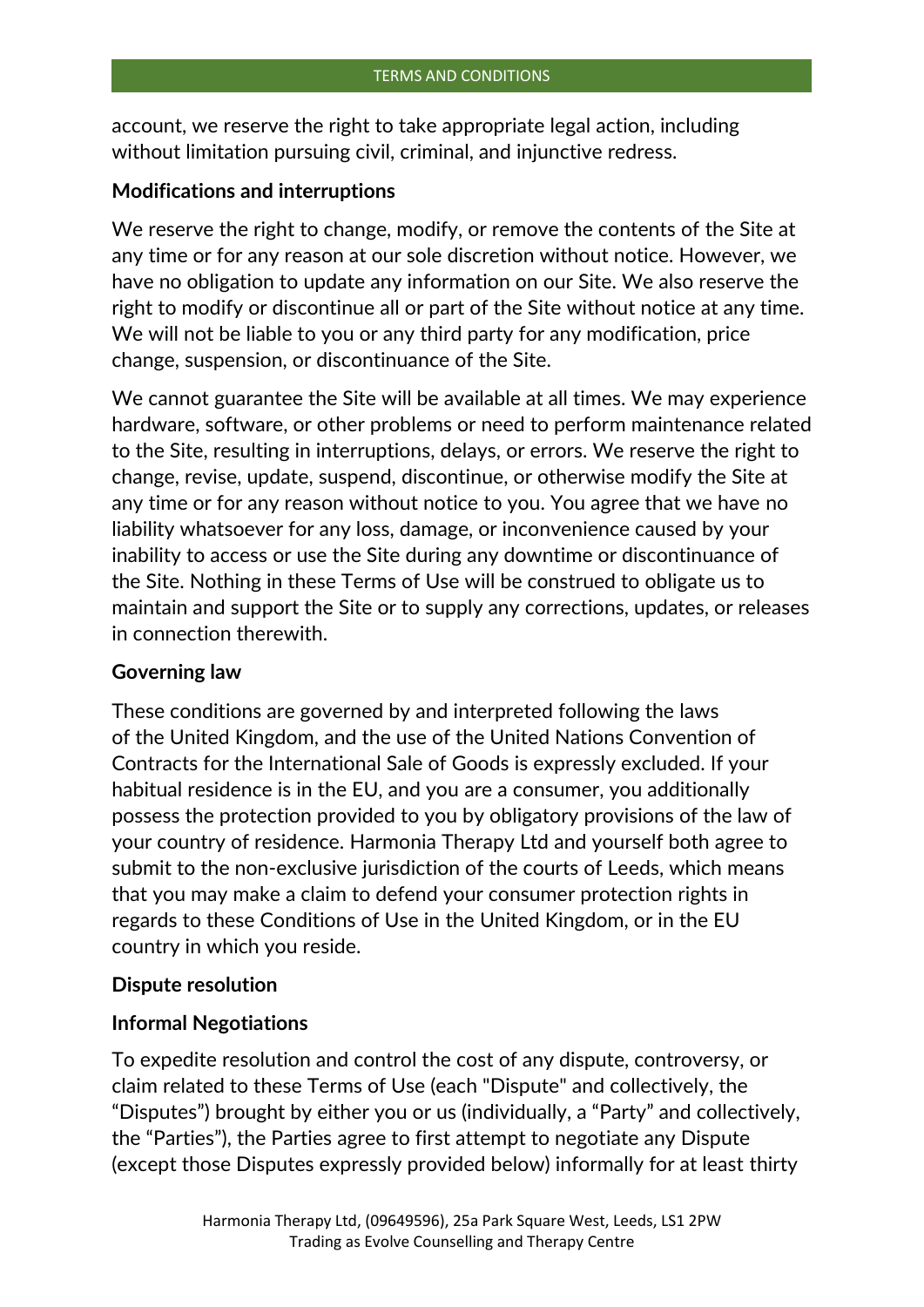(30) days before initiating arbitration. Such informal negotiations commence upon written notice from one Party to the other Party.

## **Binding Arbitration**

Any dispute arising from the relationships between the Parties to this contract shall be determined by one arbitrator who will be chosen in accordance with the Arbitration and Internal Rules of the European Court of Arbitration being part of the European Centre of Arbitration having its seat in Strasbourg, and which are in force at the time the application for arbitration is filed, and of which adoption of this clause constitutes acceptance. The seat of arbitration shall be Leeds, United Kingdom. The language of the proceedings shall be English. Applicable rules of substantive law shall be the law of the United Kingdom.

# **Restrictions**

The Parties agree that any arbitration shall be limited to the Dispute between the Parties individually. To the full extent permitted by law, (a) no arbitration shall be joined with any other proceeding; (b) there is no right or authority for any Dispute to be arbitrated on a class-action basis or to utilize class action procedures; and (c) there is no right or authority for any Dispute to be brought in a purported representative capacity on behalf of the general public or any other persons.

## **Exceptions to Informal Negotiations and Arbitration**

The Parties agree that the following Disputes are not subject to the above provisions concerning informal negotiations and binding arbitration: (a) any Disputes seeking to enforce or protect, or concerning the validity of, any of the intellectual property rights of a Party; (b) any Dispute related to, or arising from, allegations of theft, piracy, invasion of privacy, or unauthorized use; and (c) any claim for injunctive relief. If this provision is found to be illegal or unenforceable, then neither Party will elect to arbitrate any Dispute falling within that portion of this provision found to be illegal or unenforceable and such Dispute shall be decided by a court of competent jurisdiction within the courts listed for jurisdiction above, and the Parties agree to submit to the personal jurisdiction of that court.

# **Corrections**

There may be information on the Site that contains typographical errors, inaccuracies, or omissions, including descriptions, pricing, availability, and various other information. We reserve the right to correct any errors,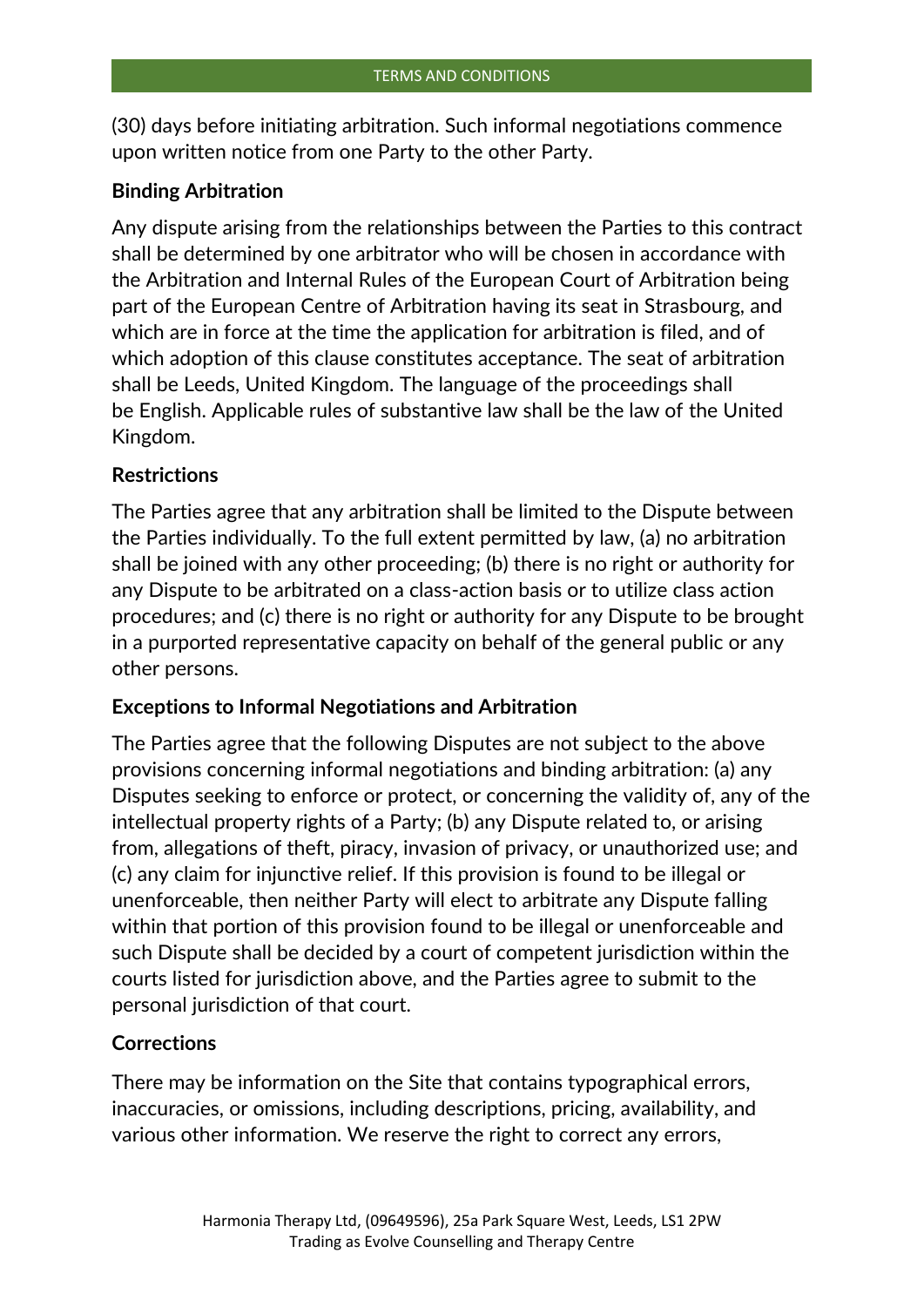inaccuracies, or omissions and to change or update the information on the Site at any time, without prior notice.

#### **Disclaimer**

The site is provided on an as-is and as-available basis. You agree that your use of the site and our services will be at your sole risk. To the fullest extent permitted by law, we disclaim all warranties, express or implied, in connection with the site and your use thereof, including, without limitation, the implied warranties of merchantability, fitness for a particular purpose, and noninfringement. We make no warranties or representations about the accuracy or completeness of the site's content or the content of any websites linked to the site and we will assume no liability or responsibility for any (1) errors, mistakes, or inaccuracies of content and materials, (2) personal injury or property damage, of any nature whatsoever, resulting from your access to and use of the site, (3) any unauthorized access to or use of our secure servers and/or any and all personal information and/or financial information stored therein, (4) any interruption or cessation of transmission to or from the site, (5) any bugs, viruses, trojan horses, or the like which may be transmitted to or through the site by any third party, and/or (6) any errors or omissions in any content and materials or for any loss or damage of any kind incurred as a result of the use of any content posted, transmitted, or otherwise made available via the site. We do not warrant, endorse, guarantee, or assume responsibility for any product or service advertised or offered by a third party through the site, any hyperlinked website, or any website or mobile application featured in any banner or other advertising, and we will not be a party to or in any way be responsible for monitoring any transaction between you and any third-party providers of products or services. As with the purchase of a product or service through any medium or in any environment, you should use your best judgment and exercise caution where appropriate.

### **Limitations of liability**

In no event will we or our directors, employees, or agents be liable to you or any third party for any direct, indirect, consequential, exemplary, incidental, special, or punitive damages, including lost profit, lost revenue, loss of data, or other damages arising from your use of the site, even if we have been advised of the possibility of such damages. Notwithstanding anything to the contrary contained herein, our liability to you for any cause whatsoever and regardless of the form of the action, will at all times be limited to the amount paid, if any, by you to us. Certain us state laws and international laws do not allow limitations on implied warranties or the exclusion or limitation of certain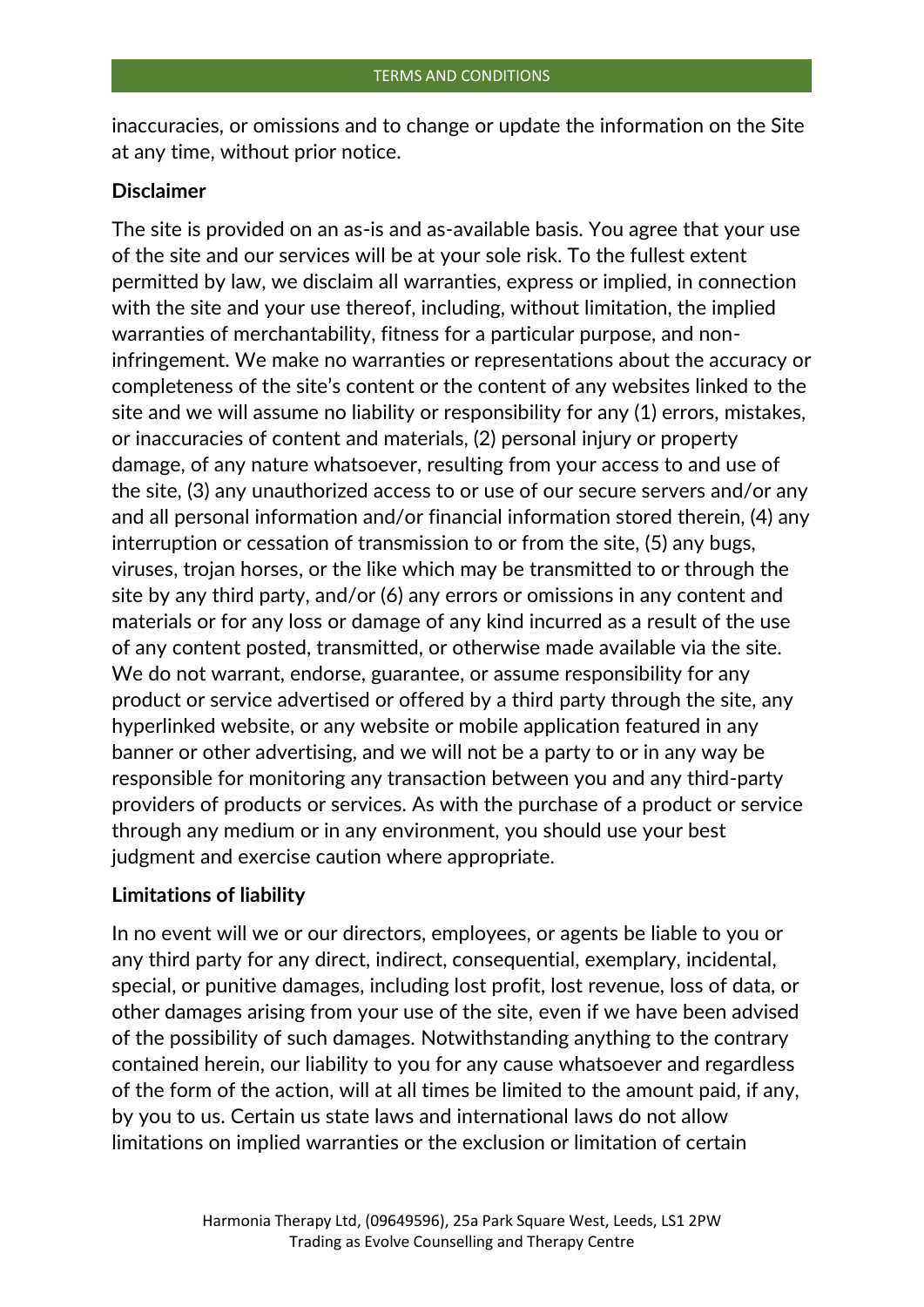damages. If these laws apply to you, some or all of the above disclaimers or limitations may not apply to you, and you may have additional rights.

## **Indemnification**

You agree to defend, indemnify, and hold us harmless, including our subsidiaries, affiliates, and all of our respective officers, agents, partners, and employees, from and against any loss, damage, liability, claim, or demand, including reasonable attorneys' fees and expenses, made by any third party due to or arising out of: (1) use of the Site; (2) breach of these Terms of Use; (3) any breach of your representations and warranties set forth in these Terms of Use; (4) your violation of the rights of a third party, including but not limited to intellectual property rights; or (5) any overt harmful act toward any other user of the Site with whom you connected via the Site. Notwithstanding the foregoing, we reserve the right, at your expense, to assume the exclusive defense and control of any matter for which you are required to indemnify us, and you agree to cooperate, at your expense, with our defense of such claims. We will use reasonable efforts to notify you of any such claim, action, or proceeding which is subject to this indemnification upon becoming aware of it.

## **User data**

We will maintain certain data that you transmit to the Site for the purpose of managing the performance of the Site, as well as data relating to your use of the Site. Although we perform regular routine backups of data, you are solely responsible for all data that you transmit or that relates to any activity you have undertaken using the Site. You agree that we shall have no liability to you for any loss or corruption of any such data, and you hereby waive any right of action against us arising from any such loss or corruption of such data.

## **Electronic communications, transactions, and signatures**

Visiting the Site, sending us emails, and completing online forms constitute electronic communications. You consent to receive electronic communications, and you agree that all agreements, notices, disclosures, and other communications we provide to you electronically, via email and on the Site, satisfy any legal requirement that such communication be in writing. You hereby agree to the use of electronic signatures, contracts, orders, and other records, and to electronic delivery of notices, policies, and records of transactions initiated or completed by us or via the site. You hereby waive any rights or requirements under any statutes, regulations, rules, ordinances, or other laws in any jurisdiction which require an original signature or delivery or retention of non-electronic records, or to payments or the granting of credits by any means other than electronic means.